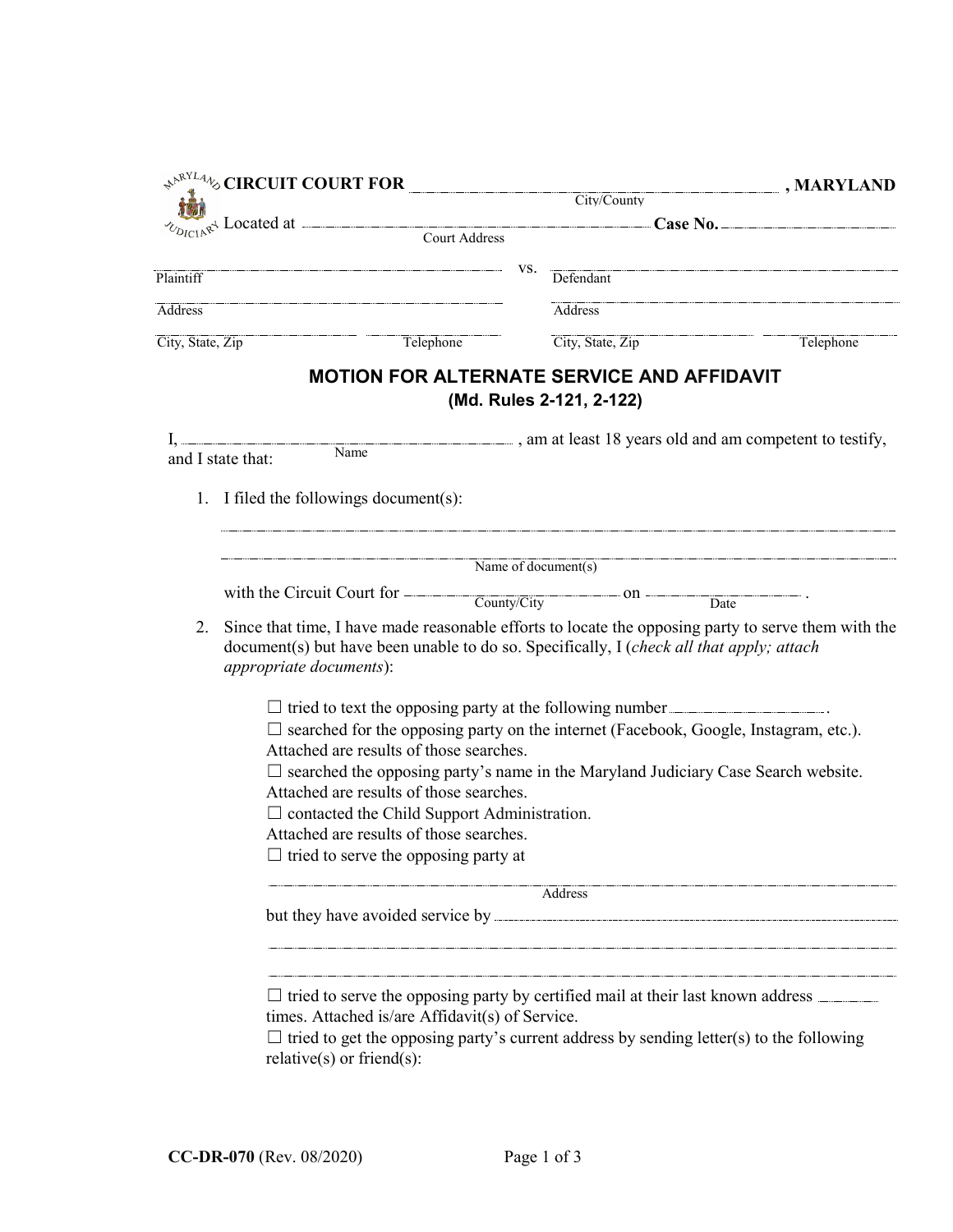|                                                                                                                             | <b>Date Sent</b> | <b>Response</b>                                                                                                                                                                    |
|-----------------------------------------------------------------------------------------------------------------------------|------------------|------------------------------------------------------------------------------------------------------------------------------------------------------------------------------------|
|                                                                                                                             |                  | $\Box$ Reply received $\Box$ No reply received                                                                                                                                     |
|                                                                                                                             |                  | $\Box$ Reply received $\Box$ No reply received                                                                                                                                     |
|                                                                                                                             |                  | $\Box$ Reply received $\Box$ No reply received                                                                                                                                     |
|                                                                                                                             |                  | $\Box$ Reply received $\Box$ No reply received                                                                                                                                     |
| responses received.                                                                                                         |                  | Attached are copies of those letters, mail return receipts, Affidavit(s) of Service and                                                                                            |
|                                                                                                                             |                  | $\Box$ tried to get the opposing party's current address by sending a letter to their last known                                                                                   |
| employer,                                                                                                                   |                  | Name of employer                                                                                                                                                                   |
|                                                                                                                             |                  | on $\overline{\phantom{a}}$ Date sent nature of that letter, mail $\overline{\phantom{a}}$ , and $\overline{\phantom{a}}$ received a reply (attach copies of that letter, mail     |
| return receipts, Affidavit(s) of Service and response) $\Box$ did not receive a reply.                                      |                  |                                                                                                                                                                                    |
| shown on the attached affidavit.<br>$\Box$ looked in the telephone directory online and attached the results.<br>following: |                  | $\Box$ hired a private investigator or lawyer who was unable to locate the opposing party as<br>$\Box$ contacted the Motor Vehicle Administration of Maryland and have learned the |
| services and have learned the following:                                                                                    |                  | $\Box$ contacted the Military Worldwide Locator for opposing party's branch of the armed                                                                                           |
| as indicated on the attached affidavits signed by those neighbors:                                                          |                  | $\Box$ asked the following former neighbors of the opposing party at their last known address,                                                                                     |
| $\Box$ tried the following to get the opposing party's current address:                                                     |                  |                                                                                                                                                                                    |
| $\Box$ other (describe):                                                                                                    |                  |                                                                                                                                                                                    |